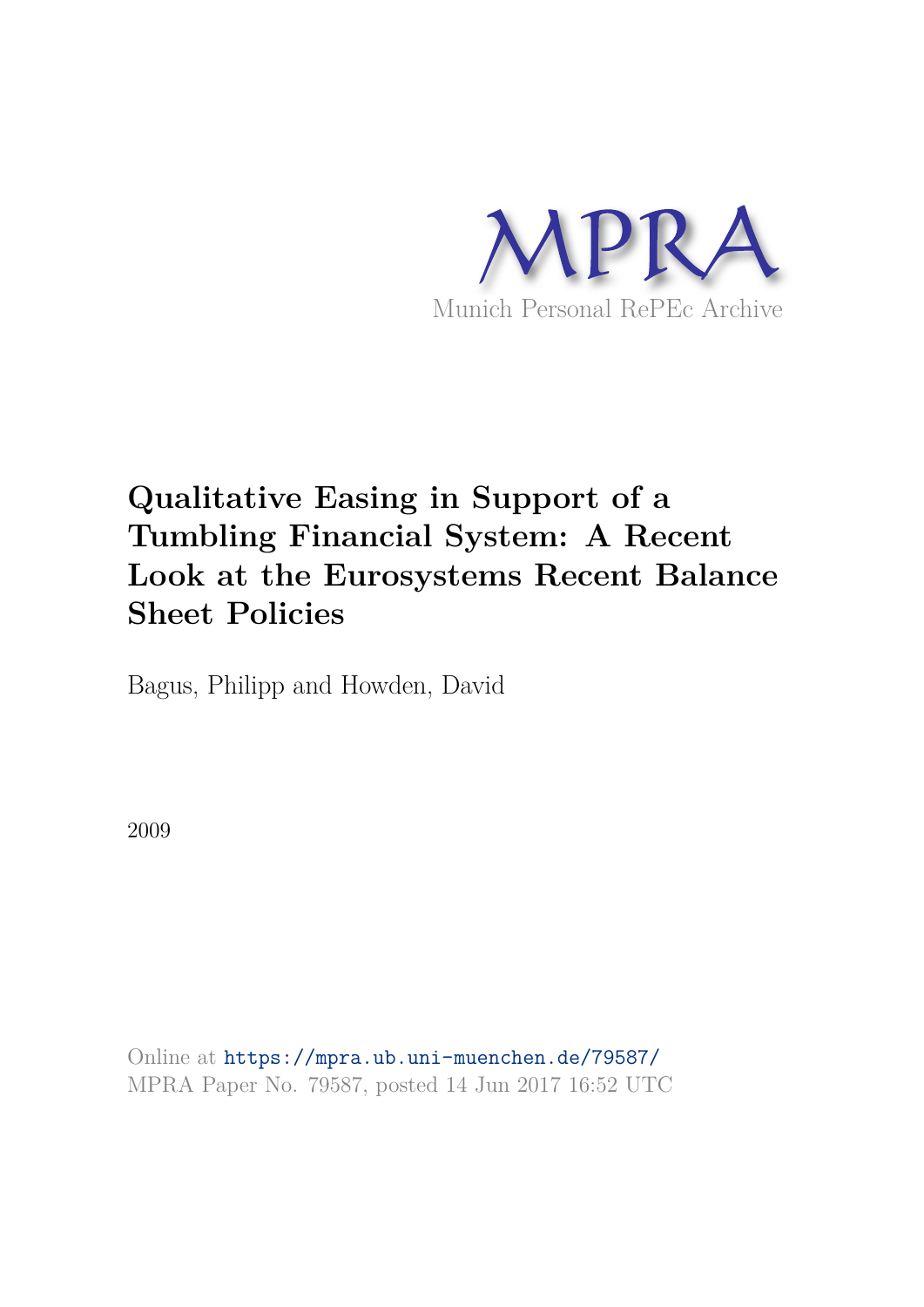This article can be cited as: Bagus, Philipp, and David Howden. 2009. "Qualitative Easing in Support of a Tumbling Financial System: A Look at the Eurosystem's Recent Balance Sheet Policies." *Economic Affairs* 29(4): 60-65.

It can be found at: http://onlinelibrary.wiley.com/doi/10.1111/j.1468-0270.2009.01948.x/abstract

# *Qualitative* **Easing in Support of a Tumbling Financial System: A Recent Look at the Eurosystem´s Recent Balance Sheet Policies**

Philipp Bagus Universidad Rey Juan Carlos Applied Economics I Department Paseo Artilleros s/n. Madrid, 28032, Spain philipp.bagus@urjc.es

David Howden St. Louis University – Madrid Campus Department of Business and Economics Avenida del Valle, 34 Madrid, 28003, Spain dhowden@slu.edu

**Abstract:** Recently, attention has been drawn to compositional changes in the Federal Reserve System's asset holdings. While much attention has been drawn to the deterioration of the balance sheet of the Fed in the face of the current crisis, an analysis of the balance sheet policies of the Eurosystem is still missing. In this article we fill this gap by analysing the Eurosystem's balance sheet during the recent sub-prime crisis. Specifically, the share of the position "Euro area claims in foreign currency" of foreign currency claims containing currency swaps climbed from 2.2 % to 7.8 %, while securities held (i.e., marketable securities, which may potentially be used for monetary policy operations) almost doubled from 7.9 % to 15.7 %. Simultaneously, the share of gold reserves fell from 15.3 % to 11.9 %. The calculation of certain balance sheet ratios supports the assessment that a significant decrease in the *quality* of money has occurred.

**JEL-Classifications:** E31, E52, E58, E59, M40

**Keywords:** *Central Banks Balance Sheet, Quality of Money, Balance Sheet Analysis, Monetary Policy, Subprime Crisis.*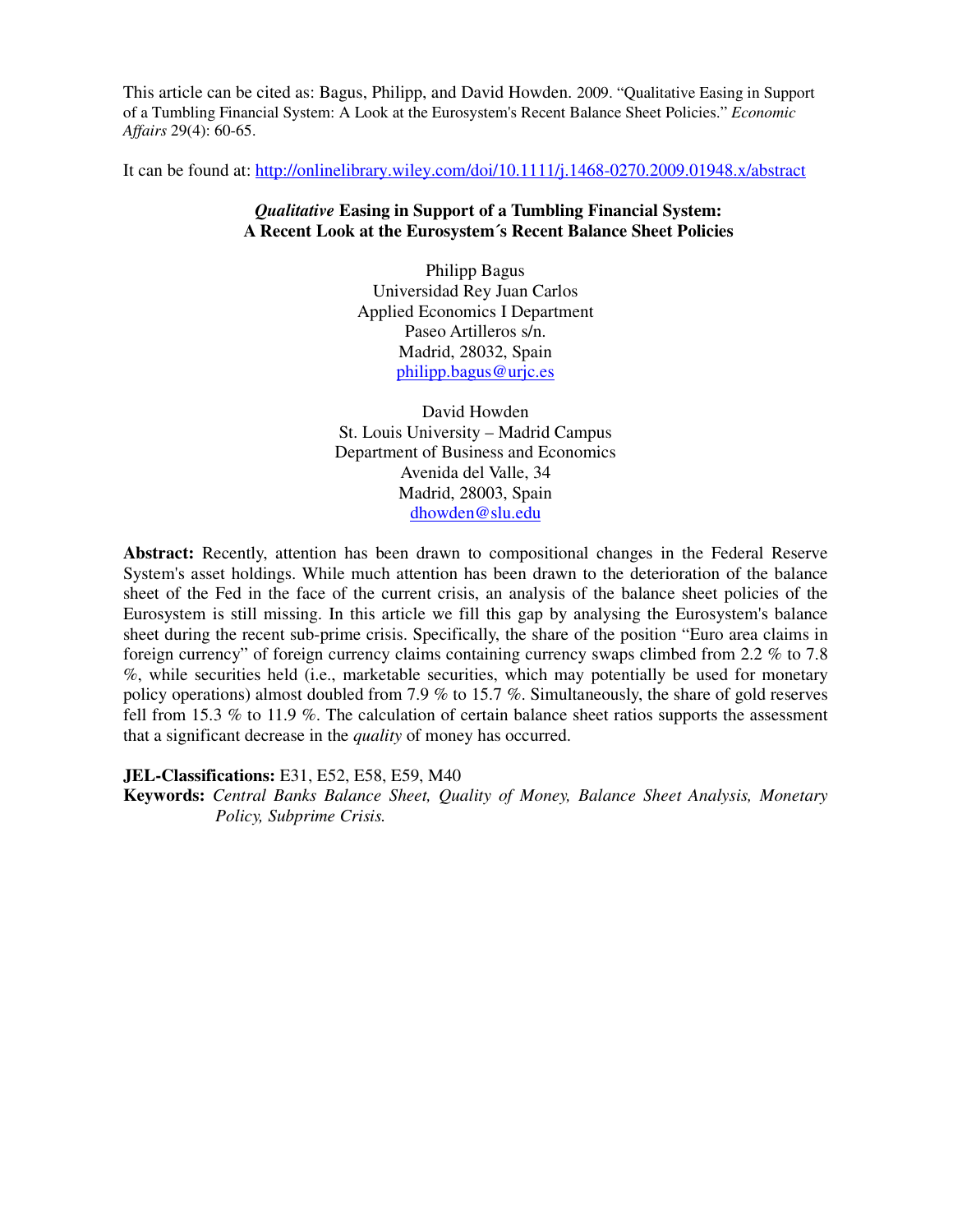# **Introduction**

 $\overline{a}$ 

The development of the balance sheet of the Federal Reserve System during the present financial crisis has recently gained attention (Bernanke, Reinhart and Sack 2004, Cecchetti 2009, Bagus and Schiml 2009a, Brunnermeier 2009).<sup>1</sup> While voices have warned of the deterioration in the balance sheet of the Fed while facing the current crisis, an analysis of the balance sheet policies of the Eurosystem and its effect on the quality of the Euro has been neglected. This article fills this gap by analysing the balance sheet of the Eurosystem during the subprime crisis between June 2007 and March 2009.

During the financial crisis the European Central Bank (ECB) acted as a "lender of last resort" to an unprecedented degree. This dimension of the new monetary policies manifests itself in the consolidated balance sheet of the Eurosystem, i.e., the balance sheet of the ECB and member states' central banks . Comparing the asset side of the balance sheet from June 2007 before the crisis broke out with the more recent position of March 2009, important changes are discerned.

Most importantly, a dramatic expansion on the asset side occurred with the relative proportions of the different holdings changing substantially. While the first group of alterations have been amply assessed as "quantitative easing," the second group, which we refer to as "qualitative easing", has gone relatively unnoticed.2

<sup>1</sup> McKean (1949) provides an early exposition of the need to delve into the compositional holdings affecting the liquidity positions on central bank balance sheets. Mishkin (1978) and Kiyotaki and Moore (2002) have provided more recent evidence that financial calamities are propagated and transmitted through balance sheet compositional shifts.

<sup>2</sup> Bagus and Schiml (2008, 2009a) have introduced the term "qualitative easing" to refer to the balance sheet policies that deteriorate the average quality of central bank assets. Qualitative easing refers, thus, to those effects stemming from compositional changes in a central bank's balance sheet holdings. An exception to the neglect of qualitative easing is found in Buiter (2009a; 2009b), and Bagus and Schiml (2009b). Buiter, however, defines the term somewhat differently as "a shift in the *composition* of the assets of the central bank (i.e., the Bank of England) towards less liquid and riskier assets, holding constant the size of the balance sheet." In his analysis Buiter concentrates on the policies of the Bank of England.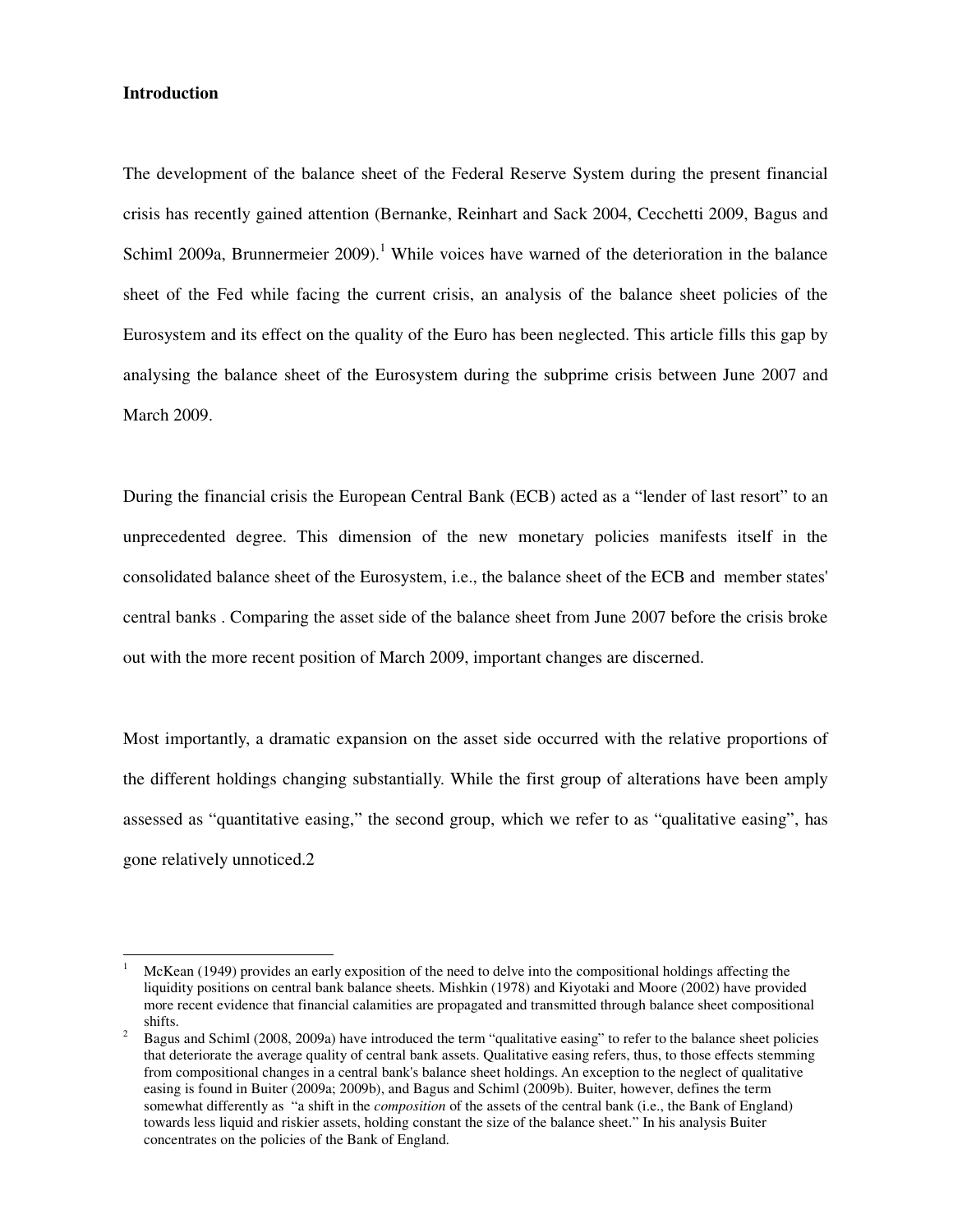While the changes in the Eurosystem´s balance sheet are dramatic, they beg the question as to what their true relevance is. In this article, we answer this question by pointing out that these qualitative effects on both currency prices and volatilities have been widely neglected in the recent literature on the financial crisis. This paper brings forth new-found evidence that these considerations serve an integral part in understanding the ancillary effects reverberating through the financial system today.

# **The economic significance of central banks' balance sheets**

The analysis of balance sheets and balance sheet policies is an established research field in business studies. While the theory of balance sheet analysis in *business* is well developed, the analysis of *central banks'* balance sheets has been widely neglected. The theory of balance sheet analysis developed for the business community is helpful for analysing the Eurosystem's actions during the financial crisis. Specifically, the connection between the qualitative aspects of balance sheet analysis with the quality theory of money proves useful.

The quality theory of money claims that the demand for money is determined by qualitative considerations. Consequently, the quantity of money is merely *one of several* factors that influences the quality of money.<sup>3</sup> The quality of money can be defined as the capacity of a good, subjectively perceived by an actor, to fulfil money's main functions, i.e., to serve as a medium of exchange, a store of value and as a unit of account.<sup>4</sup>

Some of the factors that affect the function of money as a store of value are recorded in the central

 $\overline{a}$ 

<sup>3</sup> The quality of money enjoyed a respected existence prior to the introduction of the more modern version of the "quantity theory of money" by Fisher (1911). See Mariana (1609), Menger (1871), and Beckhart (1940) for early explorations in the quality theory of money. More recent examples can be found in Hazlitt (1978) and Cunningham (1992).

<sup>4</sup> This definition does not touch upon the important difference that Shostak (2000) makes between claim and credit transactions. For Shostak, claims transactions entail a claim to money and form part of the money supply. Credit transactions do not form part of the money supply as there is no immediate claim on money.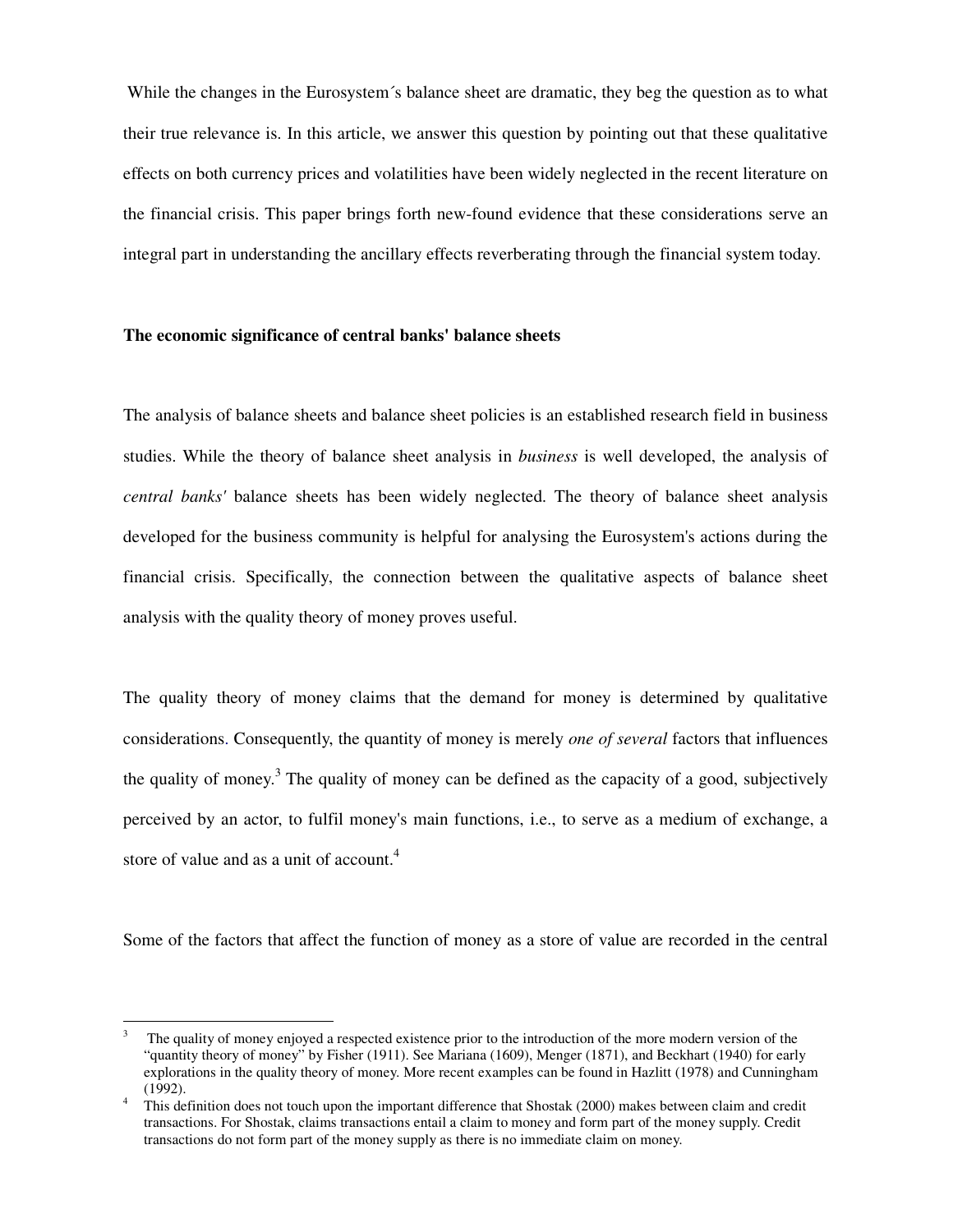bank's balance sheet.<sup>5</sup> Therefore, the evolution of the balance sheet of the central bank is important in understanding shifts in the *perceived* quality of money – particularly through changes on the asset side. Assets represent the means that the central bank may use to defend the value of its currency internally and externally by selling them against their liabilities, i.e., the monetary base. When the central bank uses its assets to defend its currency, this procedure represents a *de facto* redemption. The holders of the currency "redeem" it against the sold assets. The higher quality, or more liquid, are the assets that a central bank owns, the better it can guarantee the long-term value of its currency and its function as a store of value.<sup>6</sup> Moreover, in the extreme case of a monetary reform, the assets a central bank owns can be used in order to sustain confidence back a new currency. Hence, the evolution of the assets of a central bank plays a pivotal role in determining the quality of a currency and, consequently, its purchasing power.

Thus, the analysis of central bank balance sheets is very important for the evaluation of a currency's quality. In fact, it is possible that the balance sheet total as well as specific monetary aggregates do not change, while its composition deteriorates substantially. Even in the face of quantitatively similar situations, qualitative changes can cause remarkable differences in the overall value of a currency.

Deterioration in the quality of central bank assets may foreshadow future developments of monetary aggregates. It is possible to discern from the balance sheet the limits for swaps of good assets (i.e., highly liquid) against bad assets (i.e., illiquid) necessary to stabilise the banking system. When the amount of liquid assets shrinks, it becomes at some point necessary to expand the balance sheet to lend additional support to the banking system. This expansion can subsequently influence monetary aggregates. Furthermore, a deterioration in assets' quality can indicate an imminent recapitalisation

 $\overline{a}$ 

<sup>5</sup> For an intensive account on the quality of money and balance sheets, see Bagus and Schiml (2008). For a case study concerning the quality of money during late 19<sup>th</sup> century America, see Bagus (2008).

<sup>6</sup> It is important to note that there is a distinction between merely saying that the cash position (sometime called liquidity position) of a central bank is lower, and that the quality of assets held has fallen. The former implies a move from cash (money) to bonds (not money), the latter concentrates on a move from safe bonds to risky ones.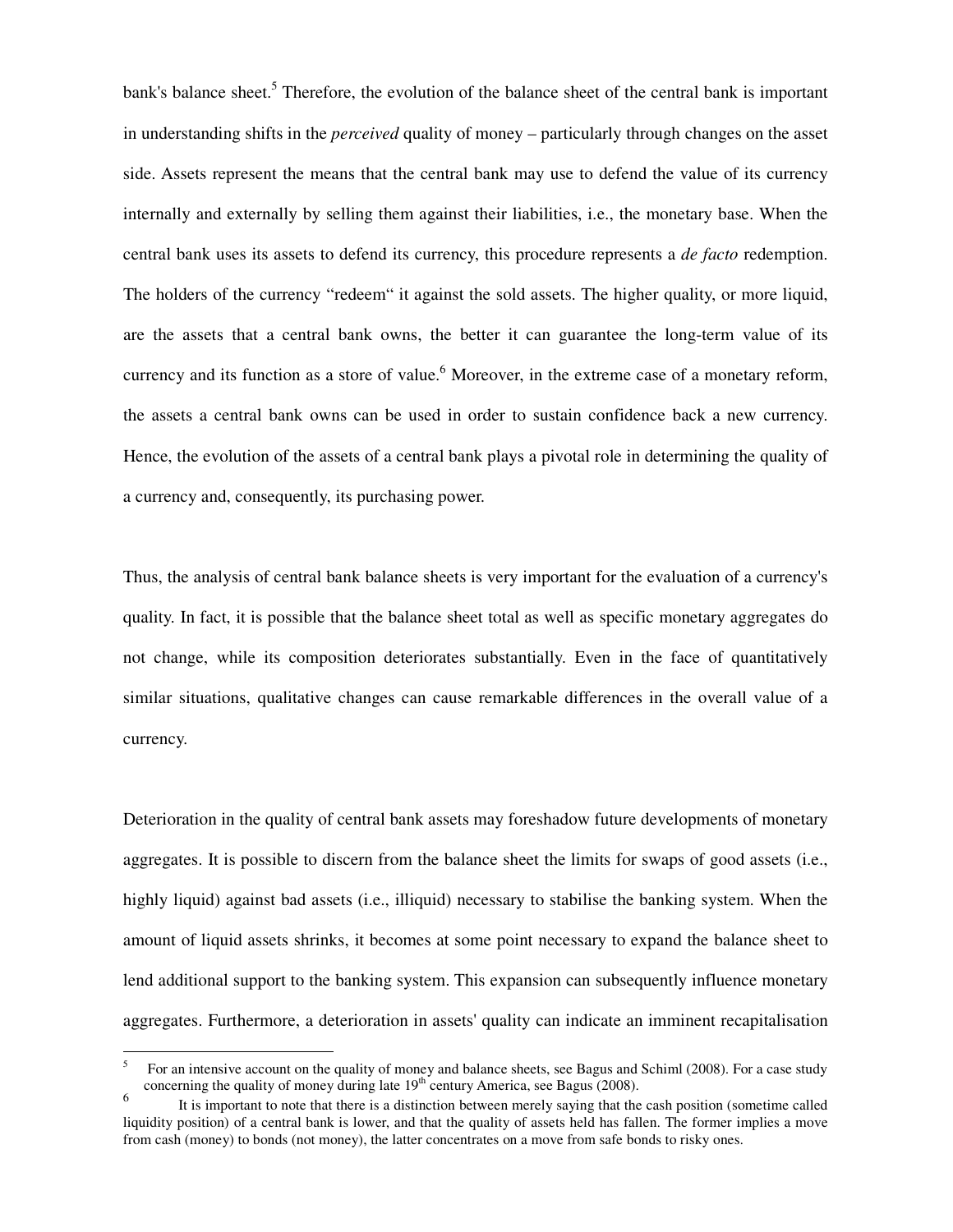of the central bank by the government. Consequently, as recapitalisation entails the possibility of increases in the quantity of money to finance it, the quality of money will be negatively affected.

# **An historical account of the current crisis as reflected in the Eurosystem´s balance sheet policies**

The theoretical foundation we developed in the last section is especially useful in times when traditional tools to analyse monetary policy are limited. In fact, central banks of the world are reaching what economists call "the zero-bound" of interest rates. The Fed has already reached the zero-bound while the Eurosystem is quickly approaching this point.7 This makes an analysis of the central bank´s balance sheet increasingly important to aid future monetary policy as both qualitative and quantitative changes become the only policy tools available to the central banker to fight recession.

Eggertsson and Woodford (2004) demonstrate that liquidity traps obtain only at the zero-bound, as interest rate policy becomes ineffective. In response, alternative policy measures must be implemented. However, while central bank communications are widely seen as increasingly effective policy response in the face of the zero-bound (Bernanke, Reinhart and Sack 2004, Güraynak, Sack and Swanson 2005, and Rosa and Verga 2008), the *credibility* of these statements adds an instrumental component.<sup>8</sup> The quality of a central bank's reserve assets, as recorded on its balance sheet, gains increased importance as these represent the credibility that the communicated policies will actually come to fruition.

 In the following we analyse the balance sheet of the Fed during the subprime crisis from June 2007 to December 2008 drawing on tools developed in Bagus and Schiml (2008).

 $\overline{a}$ 

<sup>7</sup> The Bank of Japan has meandered along the zero-bound since February 1999. More recently, the Bank of Canada and the Swiss National Bank have also succumbed to the limitations the zero-bound imposes.

<sup>8</sup> The past 20 years have seen a veritable explosion in research concerning what constitutes appropriate and effective central bank communication. For brevity, the reader is referred to Blinder et al. (2008) for a summary of these developments.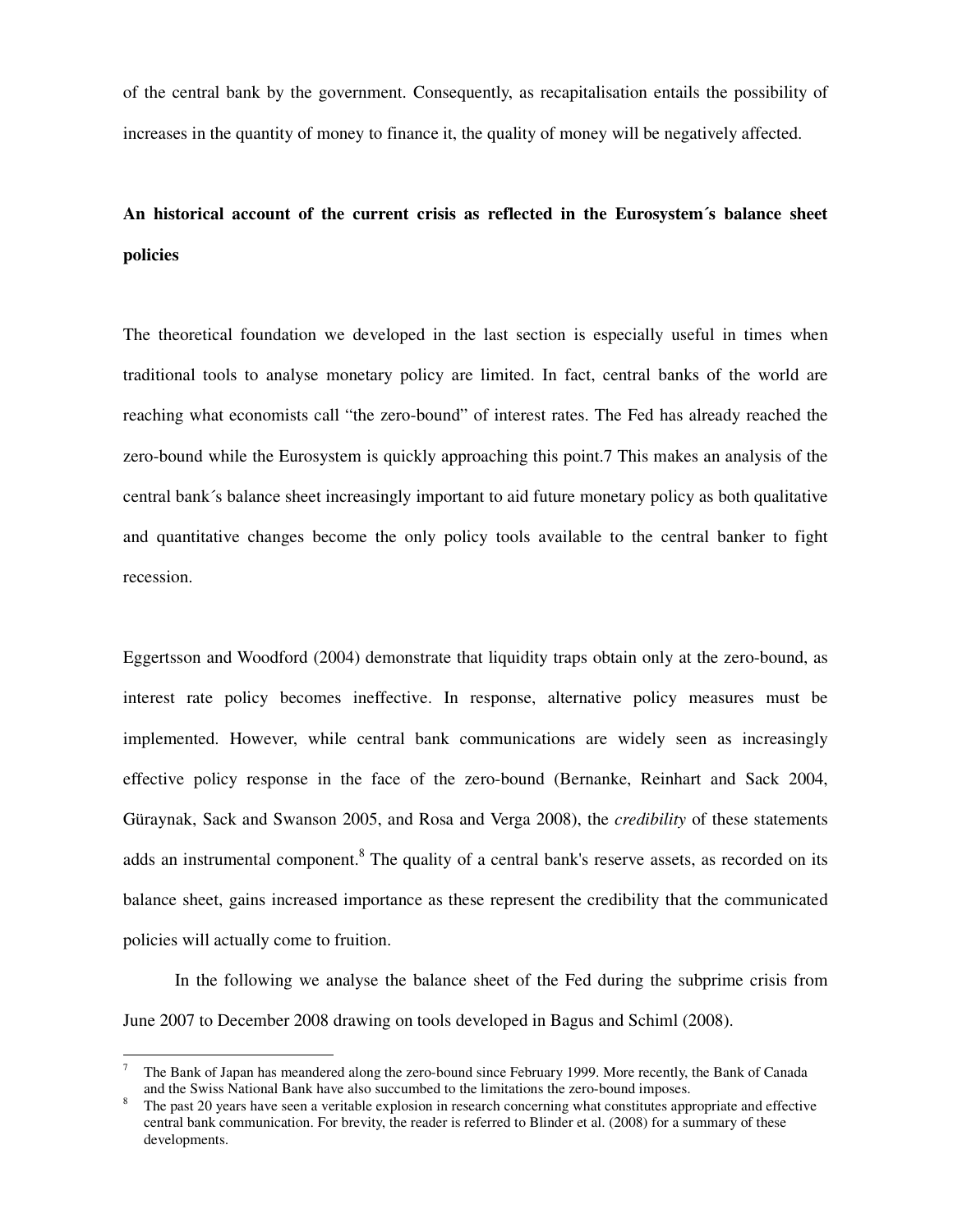

Figure 1: Quantitative Easing: Asset side of the ECB balance sheet from 06/2007 to 03/2009

(weekly, millions Euros)

**Source: ECB** *(2009)***.** 

Looking at developments on the asset side of the ECB's balance sheet in figure 1 four stages can be identified. During the first stage of the crisis from June 2007 to December 2007 the size of the balance sheet increased under high volatility. This stage also involved a moderate change in the composition of the balance sheet as portrayed in figure 2 which shows the development of the asset side in percentage terms.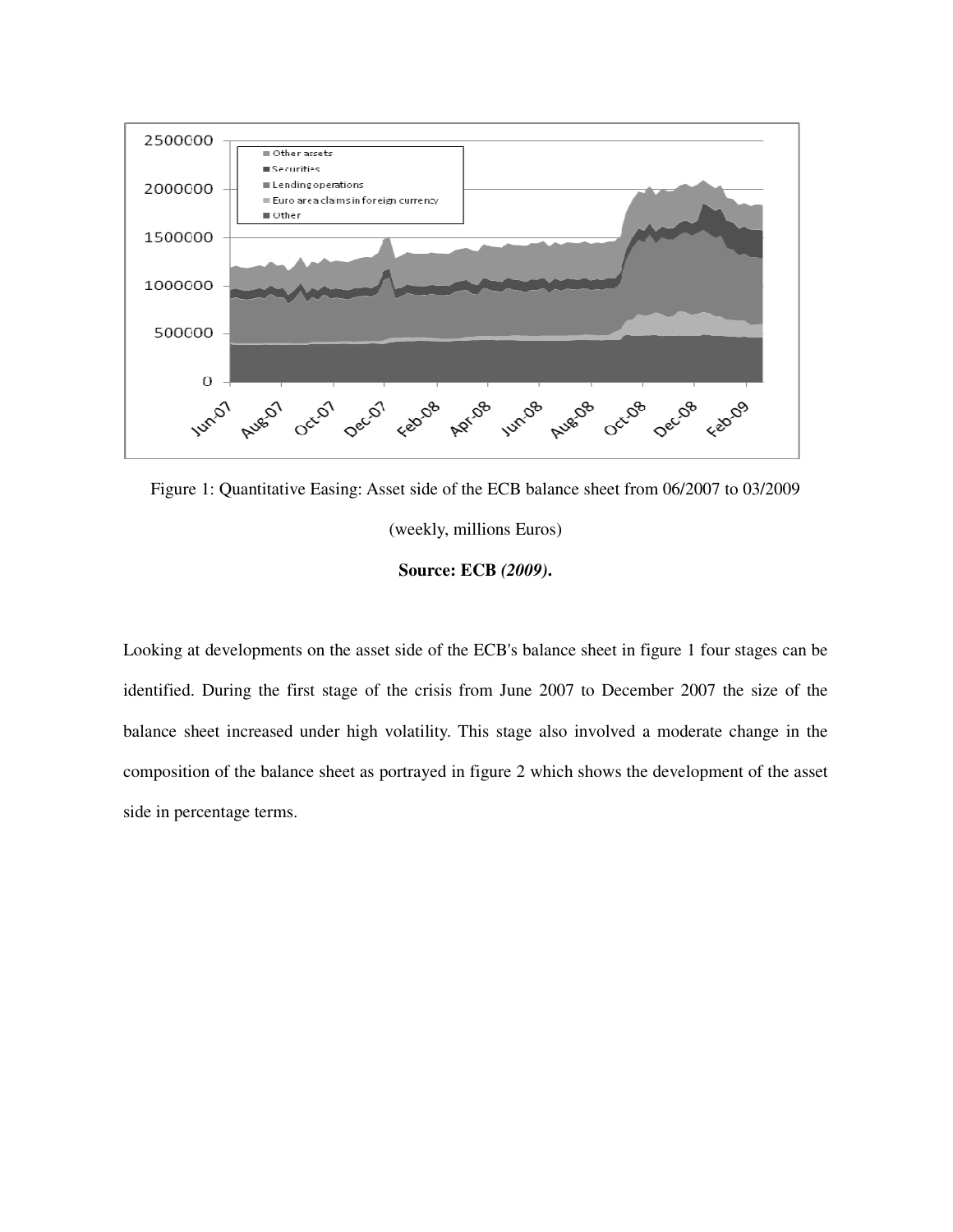

Figure 2: Qualitative Easing: Asset side of the Eurosystem balance sheet from 06/2007 to 03/2009

#### (weekly,  $\%$ )

### **Source: ECB (2009)**

In December 2007 the second stage started, marked by a steady increase in the size of the balance sheet. In September 2008 the compositional changes accelerated and were accompanied by a significant quantitative expansion until December 2008*.* During the fourth stage from January to March 2009 part of the former expansion and compositional changes were reversed. In the following, we will delve more closely on the monetary policy decisions of the Eurosystem that brought about these particular changes. We will also see that a purely numerical consideration of the balance sheet is insufficient to account for qualitative changes that are not so easily measurable.

# *Stage 1*

During the first stage from June 2007 and December 2008 the balance sheet total increased under considerable volatility, with simultaneous compositional changes, as depicted in figure 3.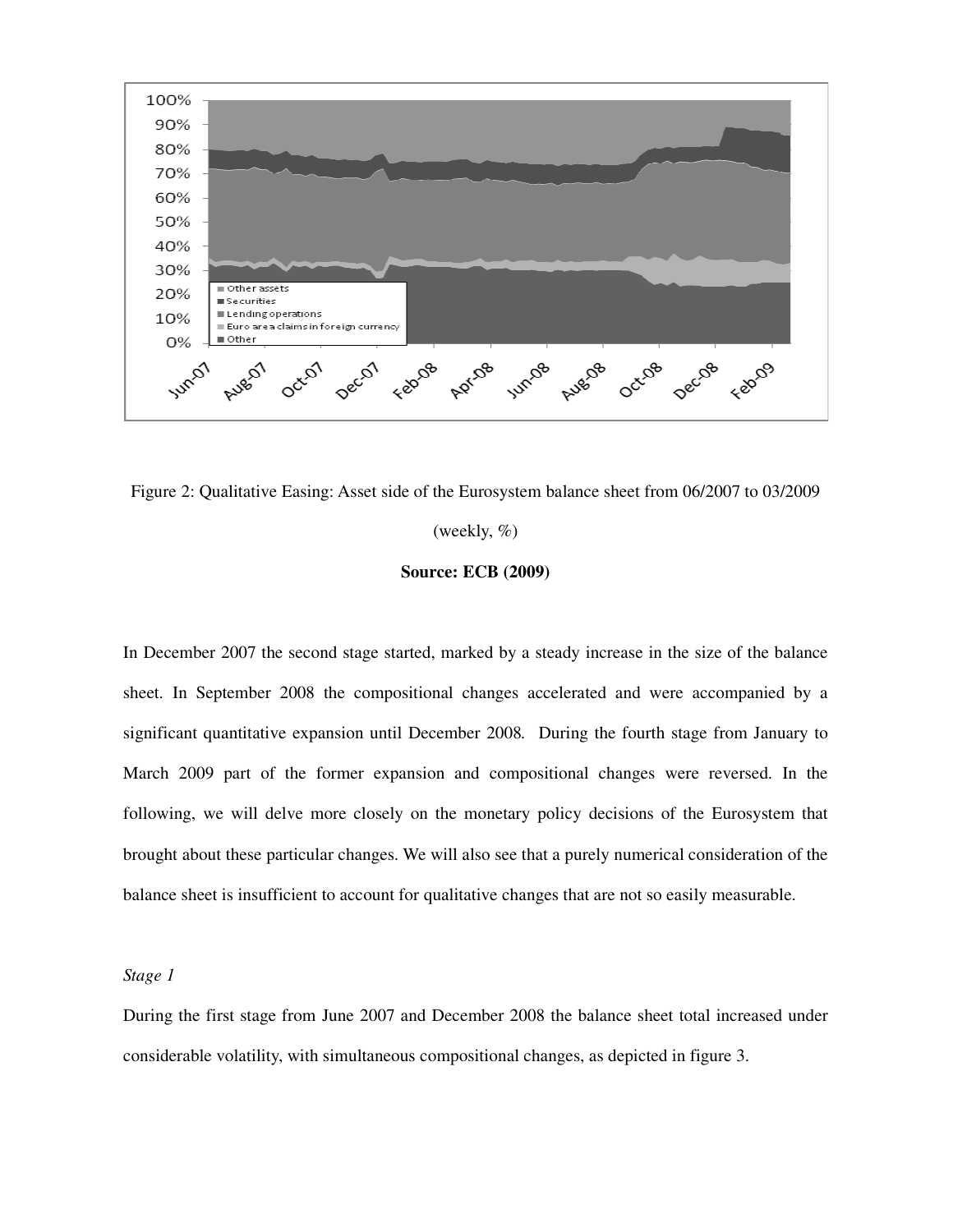

Figure 3: Lending operations to Euro area credit operation from 06/2007 to 03/2009 (in %, weekly) Source: ECB *(2009)* 

While the proportion of the longer-term refinancing operations of three-month maturity increased, the proportion of the main refinancing operations of two-week maturity decreased. The decline of the more liquid main refinancing operations and the increase in the less liquid longer-term refinancing caused the average liquidity of the assets of the Eurosystem to deteriorate considerably. A gold sale of 42 tonnes on November  $30<sup>th</sup>$  also served to negatively affect the bank's liquidity position.

These measures of increasing longer-term financing proved the willingness of the Eurosystem to counter the tensions in the economic system with novel, and untested, monetary policies.

Moreover, the position "other assets" and "securities" increased markedly. The position "securities" entails marketable securities, which may potentially be used for monetary policy operations. Thus, this position can entail a very broad range of potentially low quality securities. The position "other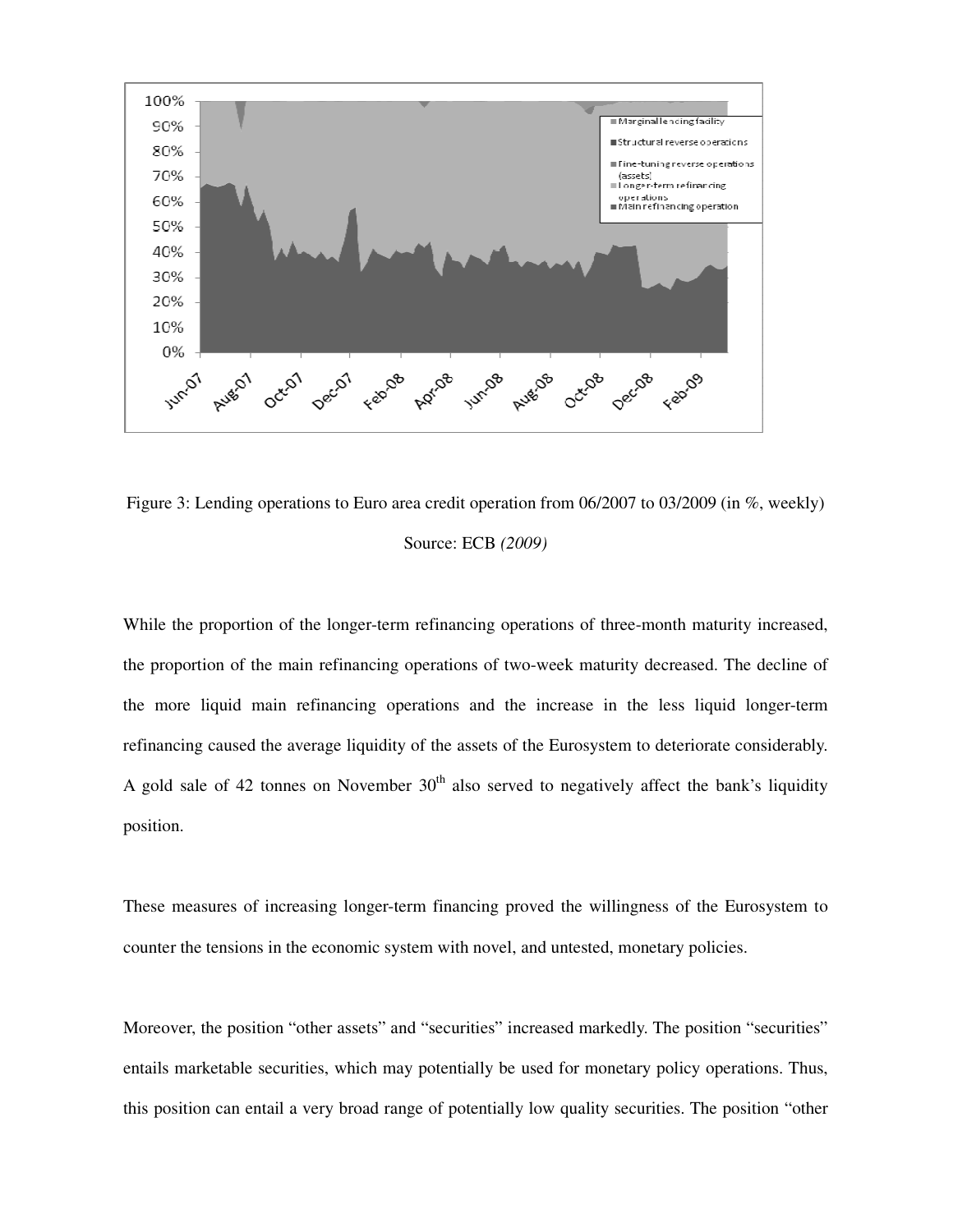assets" fails to provide additional transparency. According to the ECB glossary it entails items used in the course of settlement: member state coins and other financial assets such as equity shares, participating interests, investment portfolios related to central banks' own funds, pension funds and severance schemes or securities held due to statutory requirements. This position also contains tangible and intangible fixed assets, revaluation differences of off-balance sheet instruments as well as accruals and deferred expenditures. Thus, these two positions lack transparency and *may* contain relatively low quality assets. The sum of these positions increased throughout the crisis, adding to uncertainty concerning the quality of the ECB's asset holdings. In general, the Eurosystem's policies lack transparency, which increases the uncertainty concerning the quality of the assets backing its currency and contradicts a basic principle of accountability.<sup>9</sup> The transparency of the assets backing a currency is also important for the currency's quality. The lower the transparency the higher is the risk that the currency is backed by low quality (i.e., illiquid) assets.

#### *Stage 2*

 $\overline{a}$ 

In December 2007 the crisis gained momentum. Citigroup was forced to support its off-balance entities (i.e., structured investment vehicles – SIVs). As a consequence, credit markets, especially those denominated in US dollars seized up. In a common effort central banks around the world tried to improve dollar liquidity and instituted swap lines with the Federal Reserve. Thus, credit institutions in the Euro area commenced borrowing dollars from the Eurosystem against Eurosystem-eligible collateral, resulting in an increase in the position "Euro area claims in foreign currency". The swap lines were increased in January and again in March 2008 when Bear Stearns found itself in refinancing problems. Consequently, the uncertainty in the markets again increased and credit markets seized up. Concurrent with the increase in swap lines the Eurosystem introduced two additional three-month longer-term refinancing operations of €50 billion each and for the first

<sup>9</sup> Hayek (1925) criticized accounting practices of the Fed regarding their transparency as early as 1924. Rothbard (2000) advances a similar critique concerning the accounting practices at the Fed during the Hoover administration. The accounting practices of the Eurosystem have continued this trend of poor transparency, adversely affecting the currency's quality through increased uncertainty concerning its backing assets.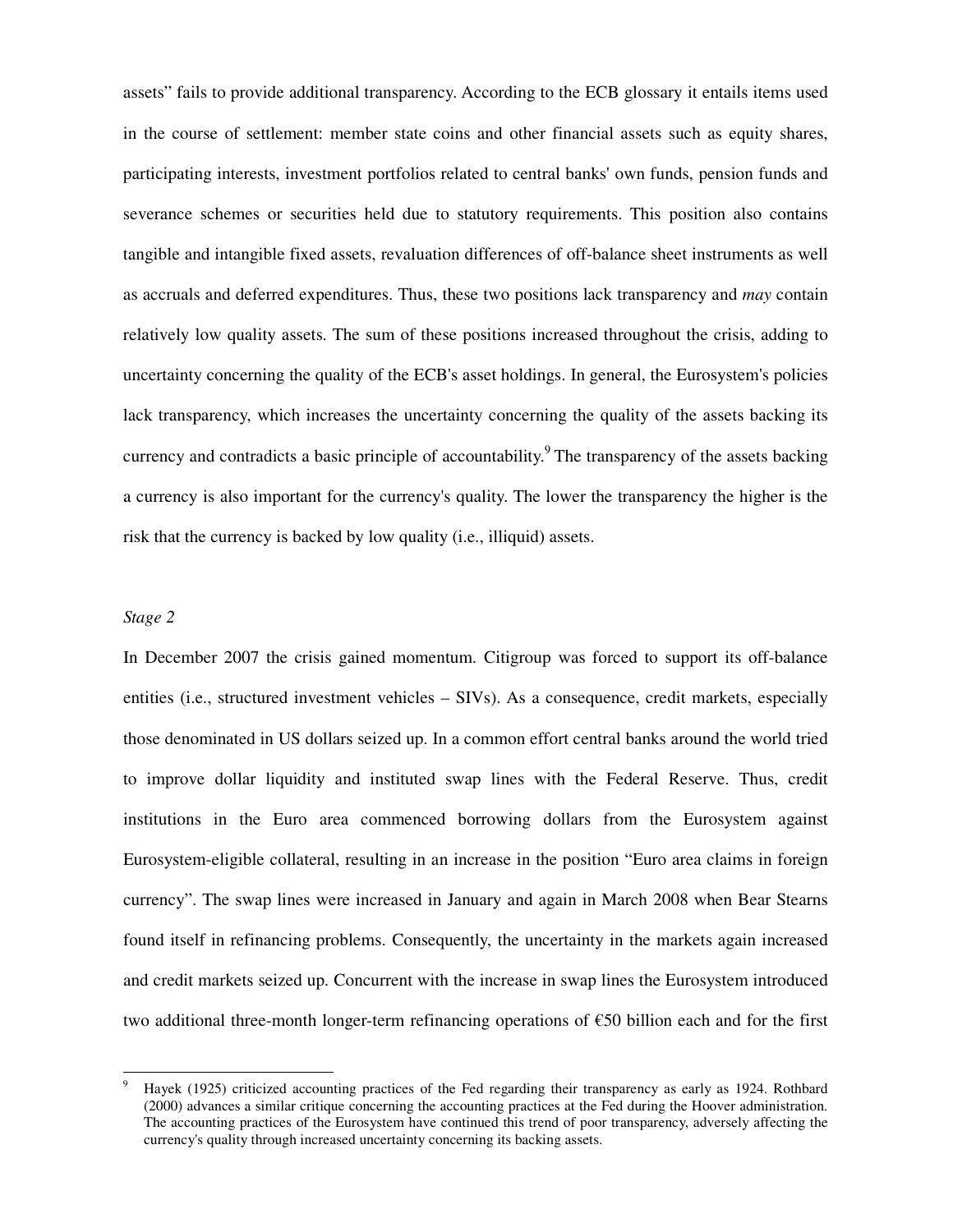time a duo of six-month longer-term refinancing operations of  $\epsilon$ 25 billion each. As a result, the trend towards longer-term assets on the Eurosystem balance sheet accelerated. In addition, the Eurosystem again sold highly liquid short-term assets of zero maturity, namely 30 tonnes of gold on June 30<sup>th</sup> 2008.

It is noteworthy that in the first two stages of the crisis from June 2007 to September 2008 the balance sheet total expanded substantially by 21.4 %. While the balance sheet total increased, the quality of the balance sheet and, consequently, the quality of the currency deteriorated considerably. The amount of high-quality and very liquid assets remained either constant (i.e., in the case of government debts) or was reduced (i.e., in the case of gold). In contrast, the amount of longer-term, and thus lower quality, assets increased by augmenting the longer-term refinancing operations and by increasing the non-transparent position of "Other Assets" and "Securities".

On September  $4<sup>th</sup>$  2008 the Eurosystem announced a measure in order to improve the collateral against which it was lending and thereby increase the quality of its currency. The Eurosystem's rules on collateral were more flexible than those of other major central banks. Specifically, they allowed asset backed securities to be used as collateral dependent on a rating of at least "A-". Due to this flexibility, the Eurosystem, did not have to introduce new facilities to allow for new types of collateral. The existing facilities were sufficient and adequately flexible to satisfy the liquidity needs of European financial institutions. Moreover, the eligible counter-parties (i.e., all banks holding minimum reserves with the relevant national central bank) were relatively broad, especially compared to the Fed, which had a more restricted number of counter-parties. The danger for the Eurosystem was, however, that during the financial crisis banks with international subsidiaries would use the relatively less strict rules and use their lower quality collateral to secure financing by the Eurosystem.<sup>10</sup> As a result, the Eurosystem announced on September  $4<sup>th</sup>$  2009 that it would

l

It has been argued that foreign banks designed asset-backed securities (ABS) in order to get financing from the Eurosystem (Cochrane 2008).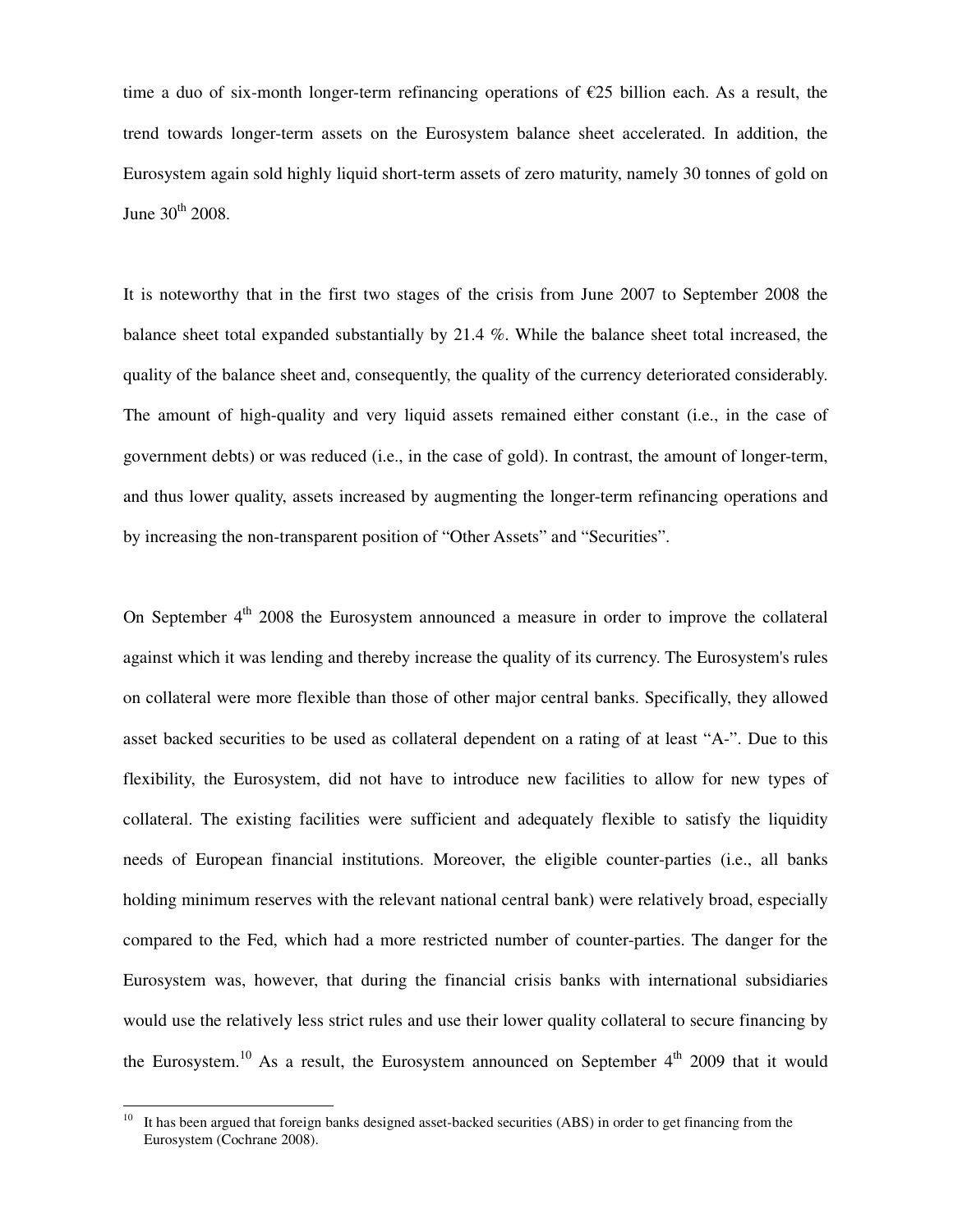strengthen its rules concerning collateral-backed financing for financial intermediaries, coming into effect the  $1<sup>st</sup>$  of February, 2009. Thus, asset-backed securities not denominated in Euros were disallowed in order to prevent the shifting of low quality assets on a world-wide scale by international banks to the Eurosystem.

## *Stage 3*

The third stage of the crisis was initiated by the bankruptcy of the investment bank Lehman Brothers on September  $15<sup>th</sup>$ , 2008. In order to support credit markets, the Eurosystem increased its lending operations considerably. In particular a special term refinancing operation was allotted on September  $29<sup>th</sup>$ . Furthermore, the long-term refinancing operations were increased and a six month supplementary long-term refinancing operation of €50 billion (an increase of €25 billion from the previous announcement) was announced on the  $7<sup>th</sup>$  of October to take effect the following day. On October  $15<sup>th</sup>$  additional longer-term refinancing operations of three and six month durations were announced. The swap lines and dollar lending facilities were extended sharply in September from \$50 billion to \$240 Billion. Moreover, in October additional long-term (7-day, 28-day, and 84-day) US dollar financing options were introduced.

Perhaps most detrimentally, the non-transparent positions of "Securities" and "Other assets" increased commensurately. These policies made the balance sheet total increase by more than 1/3 in a period of only one month from the  $22<sup>th</sup>$  of September to the  $27<sup>th</sup>$  of October 2008. This expansion of the balance sheet on the asset side was matched by the increase of fresh bank reserves on the liability side.

During the third stage, the average quality of assets backing the Euro was reduced. This qualitative easing was shown by the increase in the relative positions of "lending operations", "Claims on noneuro area residents denominated in foreign currency" (i.e., currency swaps), "other assets" and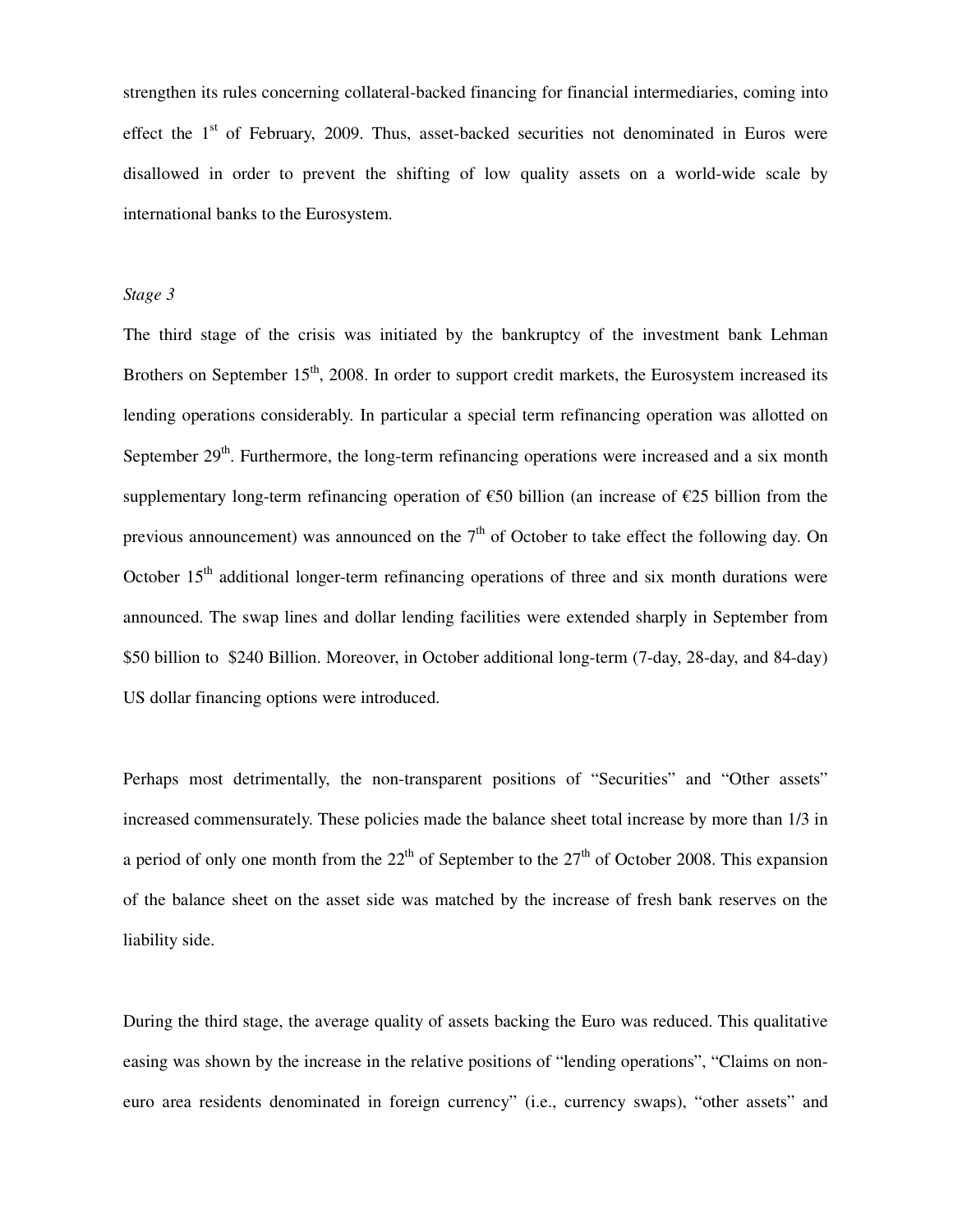"securities" while the relative weightings of gold and government debt decreased. Not only did the average quality of the Eurosystem's assets deteriorate by the quantitative expansion, but quality further deteriorated by changes in the collateral rules and eligible counter-parties. On October 13<sup>th</sup> the Eurosystem announced U.S. dollar funding at 7-day, 28-day and 84-day maturities at fixed interest rates for full allotment which effectively meant that there was no limit on the amount of dollars available to be used in swap lines. On October  $15<sup>th</sup>$  2008 the list of assets eligible for credit operations was increased. Most importantly for the quality of the assets on its balance sheet, the Eurosystem announced that it would lower the credit threshold for marketable and non-marketable assets from A- to BBB-, with the exception of asset-backed securities (ABS).

We cannot know which positions of the Eurosystem's balance sheet exactly began to be backed by up to BBB- collateral during this  $3<sup>rd</sup>$  stage. Nevertheless, the incentives for the banking system were to become more aligned with the increasingly lenient rules. The average quality of the Eurosystem's assets was further reduced by the introduction of swap lines with central banks whose currencies were depreciating (i.e., Hungary and Poland). The Eurosystem also established a swap line with the Danish central bank exposing it to further currency and credit risks.

In sum, the average quality of the assets of the Eurosystem and thus, the backing assets of the Euro, diminished through a tendency towards longer-term, less liquid assets, and by accepting a broader range of lower quality collateral. Increasing the range of eligible counter-parties caused detrimental non-quantitative deductions in the quality of the assets backing the currency.

### *Stage 4*

In stage 4 from January to March 2009, pressure was relieved slightly from the credit markets. As a consequence, the previous qualitative easing was partially unwound. This "qualitative tightening"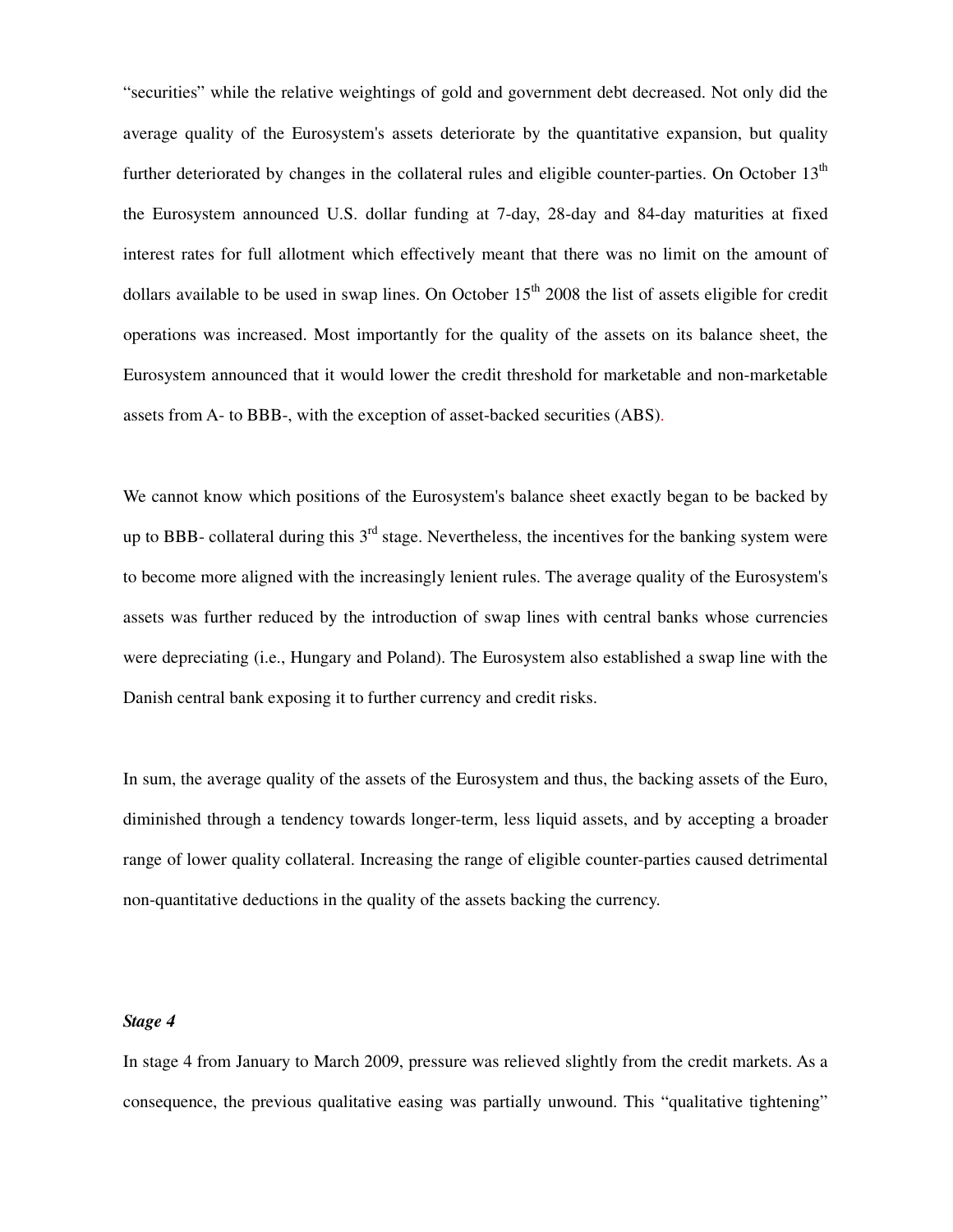can be expressed by several measures. First, the balance sheet of the Eurosystem contracted as the amount of lending operations and especially longer-term refinancing operations were reduced as some operations were not rolled-over. Additionally the amount of outstanding currency swaps declined. However, the amount of the non-transparent and potentially most problematic positions of "Securities" and "Other assets" remained approximately the same.

Second, the Eurosystem announced a further tightening of the standards for the collateral accepted by its credit operations. Thus, the Eurosystem requires a rating of AAA/Aaa as an additional eligibility criterion for all asset-backed securities issued after March  $1<sup>st</sup>$ , 2009. The future use of uncovered bank bonds as collateral has also been restricted. However, the changes made on October 15<sup>th</sup> broadening the accepted collateral will stay into effect until the end of 2009 which means that the announced tightening will become relevant only later, in 2010. Rather, the Eurosystem seems to be preparing for the post-financial crisis period by ensuring it holds higher quality assets.

#### **An analysis of the Eurosystem´s balance sheet ratios**

The changes in the balance sheet can also be analysed by calculating certain central bank balance sheet ratios as developed in Bagus and Schiml (2008). One of these ratios is the "defense ratio" which proxies the capacity of a central bank to defend its own currency in international currency markets by selling foreign reserves (i.e., a ratio of foreign reserves to total assets). The evolution of the defense ratio is depicted in figure 4: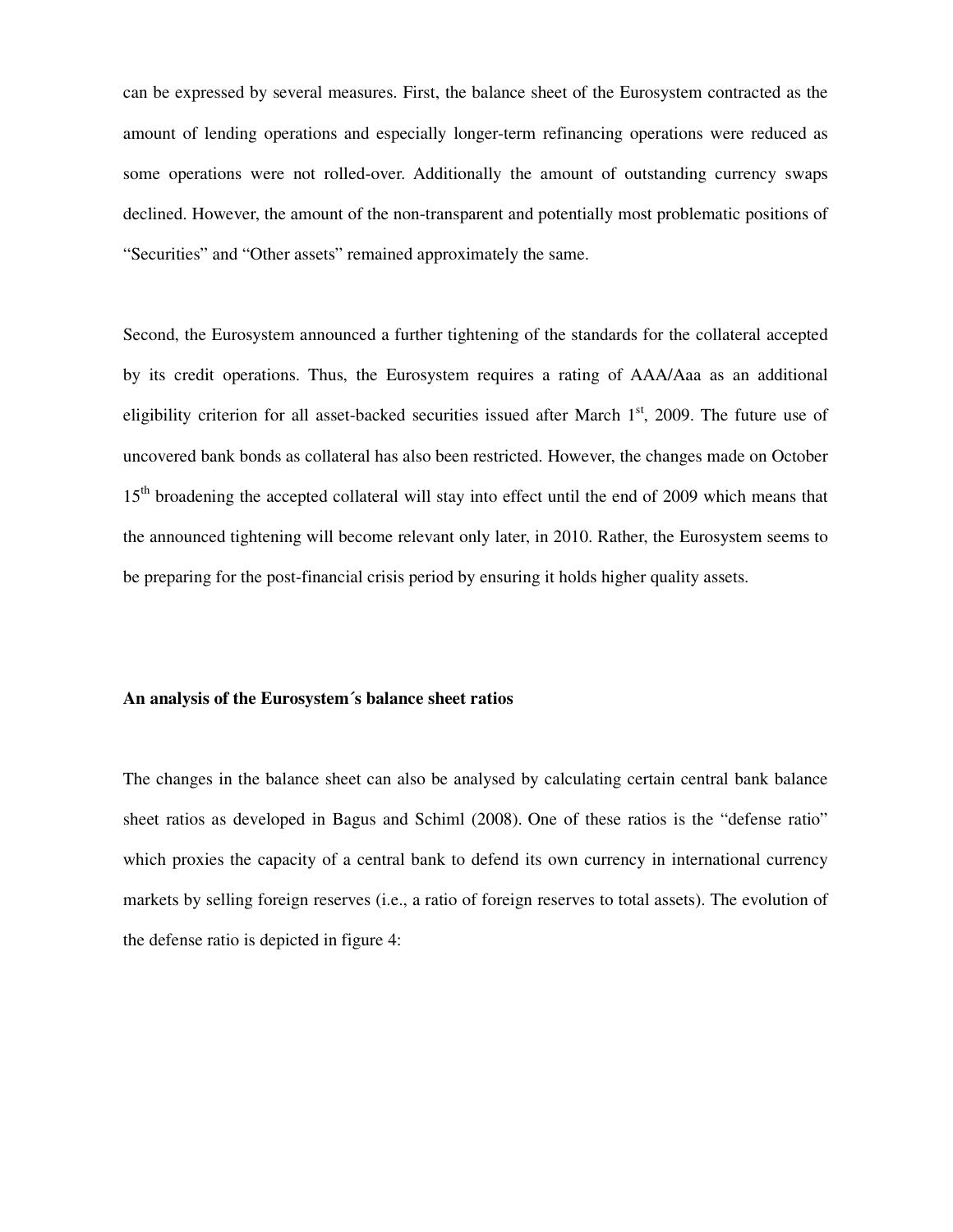



The defense ratio has continued to decline during the financial crisis, falling from over 12% to approximately 8.5%. Consequently, it became more difficult for the Eurosystem to support its currency by intervening in the foreign exchange markets.

Finally, the equity ratio indicates the leverage employed. Its importance lies in the function of equity to cushion losses. When the central bank suffers losses on its assets, equity serves to absorb and offset them. A low or negative equity ratio makes a recapitalisation by the government likely. This recapitalisation leads to an increase in the government deficit and enhances the probability of the monetisation of this debt. The monetisation of government debts increases the quantity of money and, thereby, negatively affects the quality of money.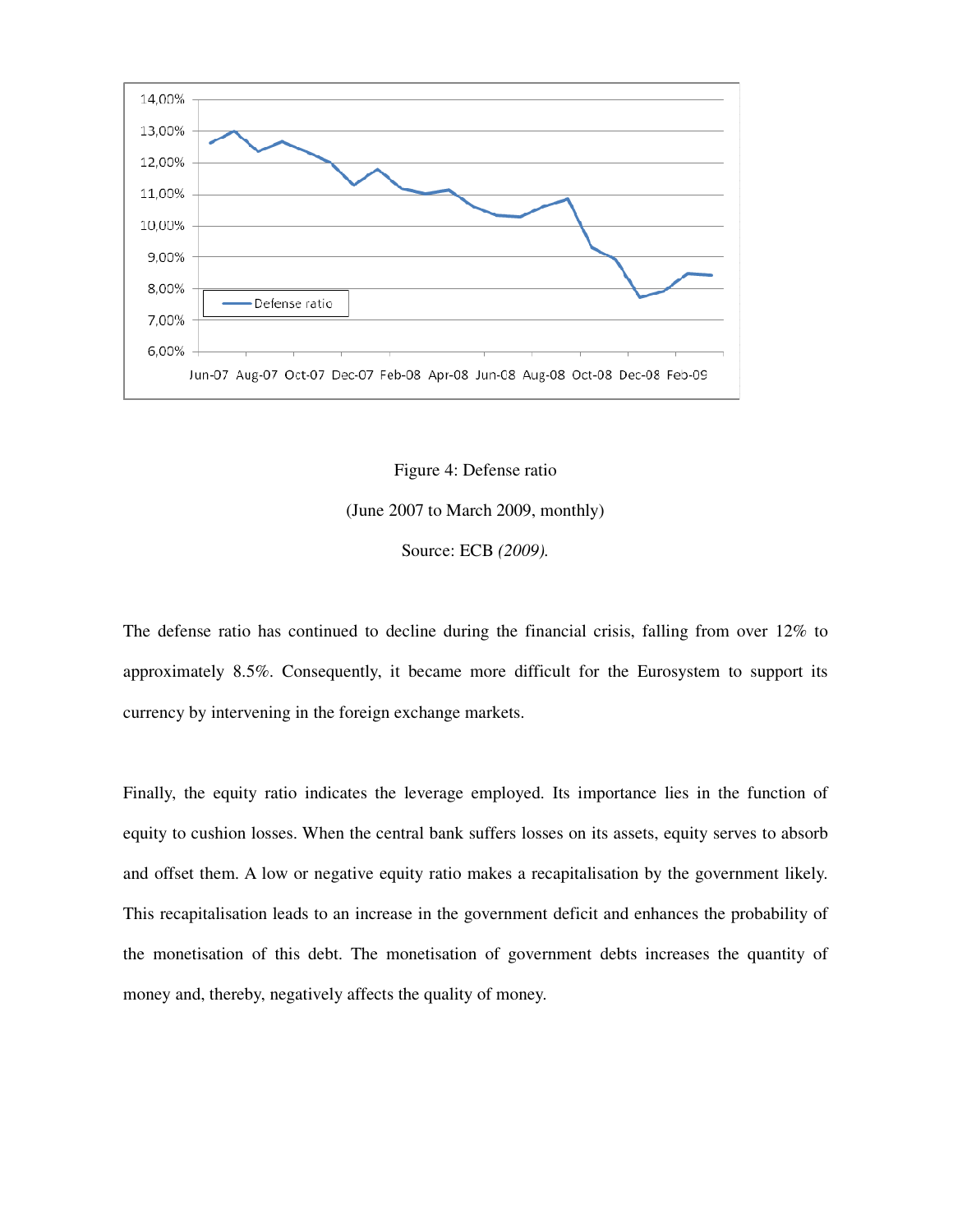

Figure 5: Adjusted equity ratio of the Eurosystem during the subprime crisis (6/2007-03/2009) Source: Eurosystem (2009)

As shown in figure 5, the (adjusted) equity ratio of the Eurosystem fluctuated under high volatility in the first two stages of the crisis. In the third stage from September through October 2008 the equity ratio fell to 12% due to the sharp expansion of the balance sheet. If the Eurosystem suffers losses of 14% of its assets, a recapitalisation will become necessary.11

The Eurosystem faces a significant political problem when it comes to recapitalisation. There is a sharing rule among the 16 national central banks (that, together with the ECB make up the Eurosystem) concerning the sharing of losses incurred in the conduct of the common monetary and liquidity management policy. This sharing rule affects only the distribution and not the total amount of capital within the Eurosystem. In contrast to other central banks, it is unclear how the Eurosystem would be recapitalised should the need arise. Therefore, the development of the equity ratio is problematic in relation to the value and trust in the Euro.

 $11\,$ On the possibility of insolvency of central banks see Buiter (2008).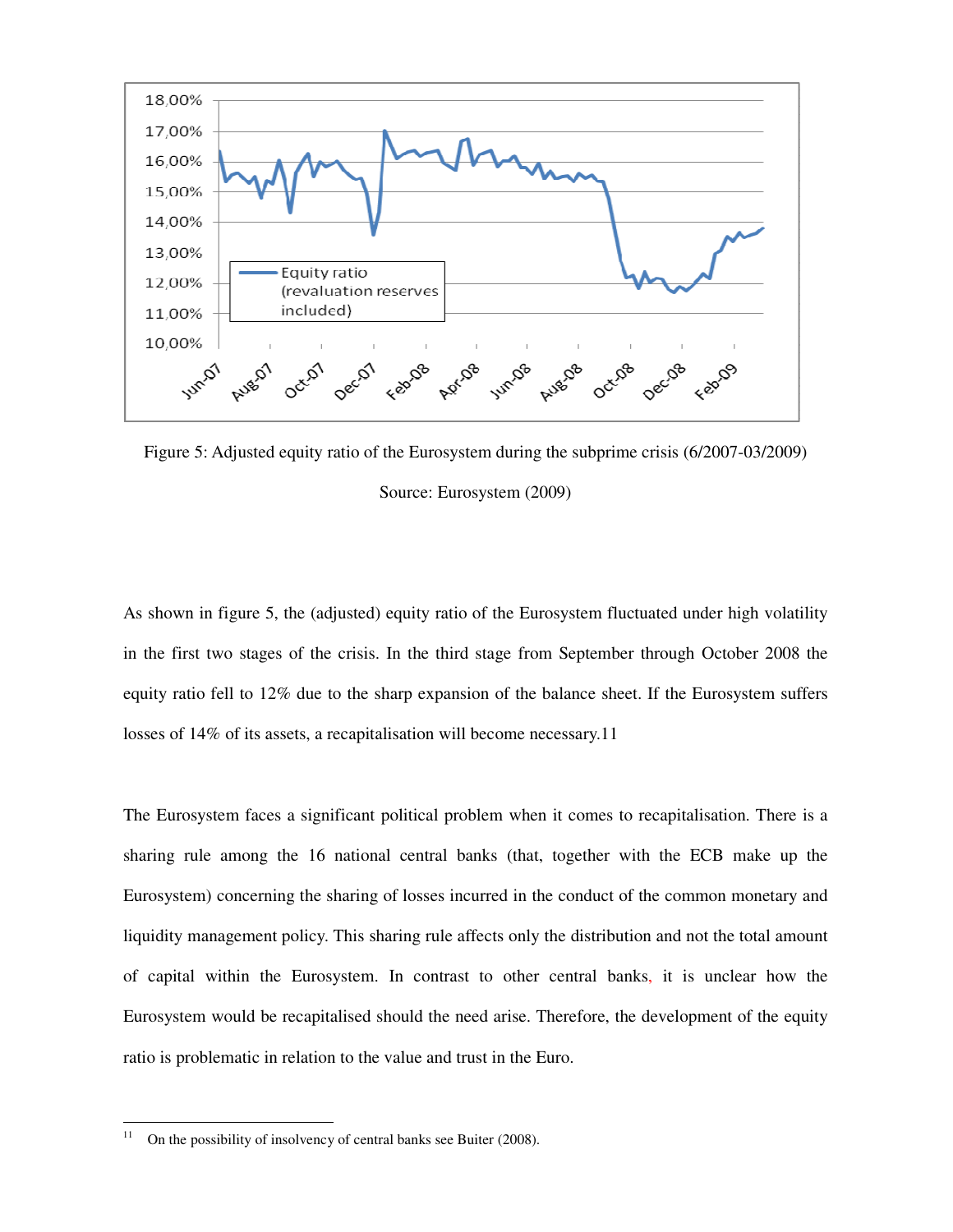#### **Concluding remarks**

Recent developments in monetary policy make the qualitative analysis of central banks' balance sheets important. New analytical tools are necessary for the evaluation of unconventional monetary policies. One such tool is balance sheet analysis, as is undertaken in this article. While the Fed's balance sheet analysis has received more attention, an analysis of the Eurosystem's balance sheet has been neglected. Our analysis of the balance sheet of the Eurosystem from the beginning of the crisis in June 2007 to March 2008 has filled this gap and provided important insights pertaining to the quality of the Euro. While the Fed's balance sheet policies certainly have been radical, the Eurosystem's changes are no less so, even though this might initially seem the case if attention is focused solely on the quantitative expansion of the balance sheet's assets. These changes are most clearly manifested in compositional changes in the balance sheet. Thus, the share of the position "Euro area claims in foreign currency" containing currency swaps climbed from 2.2 % to 7.8 % while "Securities" almost doubled from 7.9 % to 15.7 %. At the same time the share of gold reserves fell from 15.3 % to 11.9 %. The shift from high to relatively lower assets becomes apparent with detrimental implications for the value of the Euro.

We have assessed the current financial crisis, and the Eurosystem's response to it, as occurring in four distinct stages.

During the first two stages the Eurosystem limited its balance sheet policies to slight increases in its size and changes in its composition by taking on relatively more illiquid and riskier assets and selling gold. New longer-term credit programs appeared in order to support the banking system. As a consequence, private financial intermediaries´ balance sheets improved and the ECB's balance sheet deteriorated.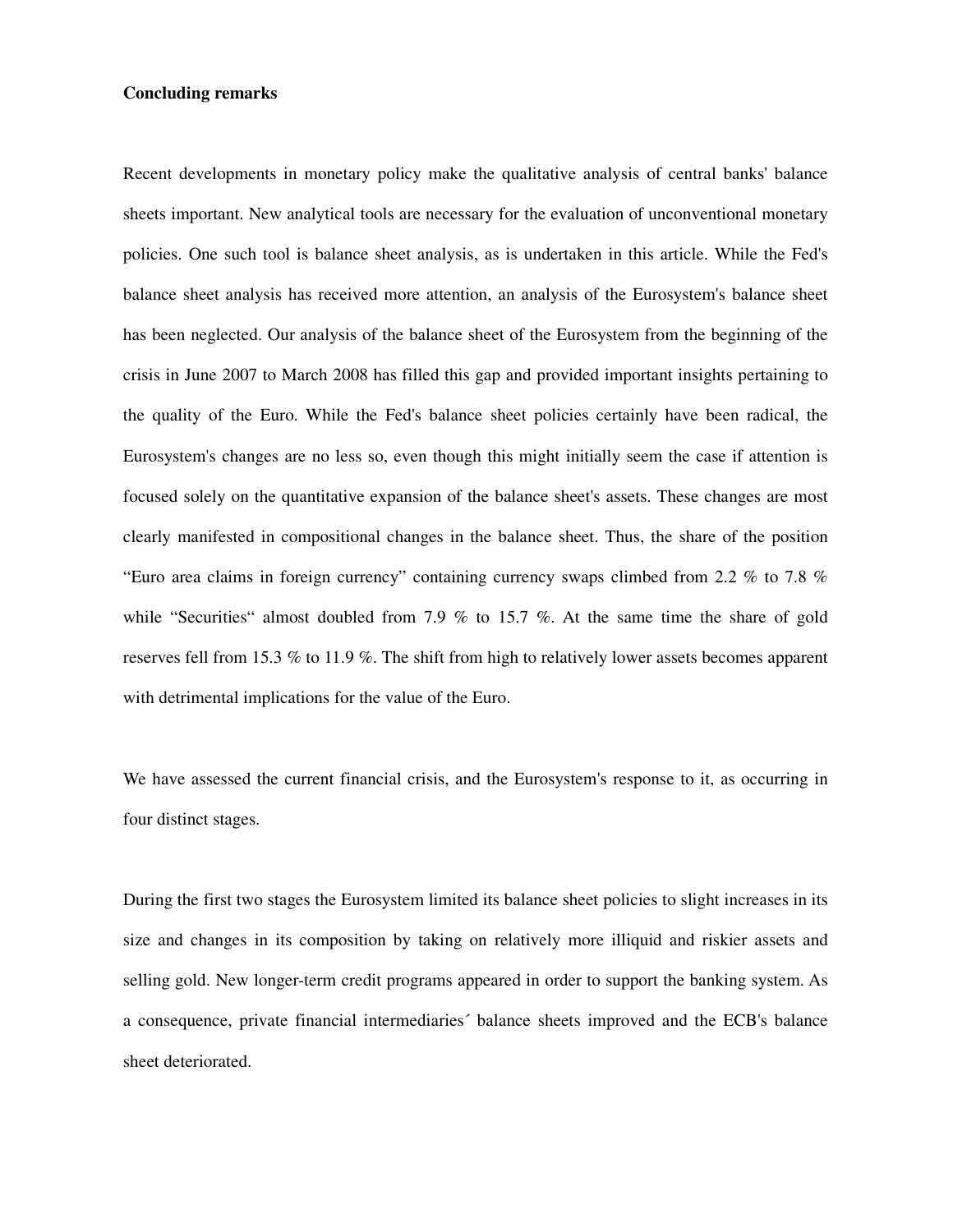The average quality of the assets backing the Euro also deteriorated during the third stage of the credit crisis. Particularly, the accepted range of collateral (except for asset-backed securities) in credit operations was broadened from A- to BBB-. This was accompanied by a substantial expansion of the balance sheet and an increase in the monetary base (i.e., quantitative easing). The defense and equity ratios deteriorated considerably. As a strong central bank balance sheet is essential for the maintained quality of a currency, the quality of the Euro has been reduced.

Two balance sheet ratios have been discussed pointing to the qualitative deterioration in the Eurosystem's assets. First, the defense ratio – that which proxys the ECB's ability to defend the Euro's value in the foreign exchange markets – fell over one-third, to 4.5%. Despite showing recent improvement, the equity ratio – that which illustrates the leverage employed by the ECB – fell from 17% to 12% last year. The implication today is that a loss of 14% on Eurosystem assets will bring the necessity of recapitalising the central bank – political issues surrounding this eventuality have been discussed.

During the first two stages, when the qualitative easing had not yet accelerated, the Euro appreciated against the dollar. Yet shortly thereafter, from September to December 2008 the Euro's value actually depreciated. This development might have been caused by a repatriation of foreign investments into the United States and a flight to secure U.S. government bonds. Another possible explanation is that the Eurosystem has deteriorated the quality of its currency faster than the Fed. In fact, the acceptance in October 2008 of a much broader range of collateral assets by the Eurosystem points towards this possibility. Previously, Bagus and Schiml (2009a) outlined specific deteriorations that have occurred through Fed policies in combating this crisis. We leave the answer as to which set of policies has led to more detrimental results concerning currency valuation to future research.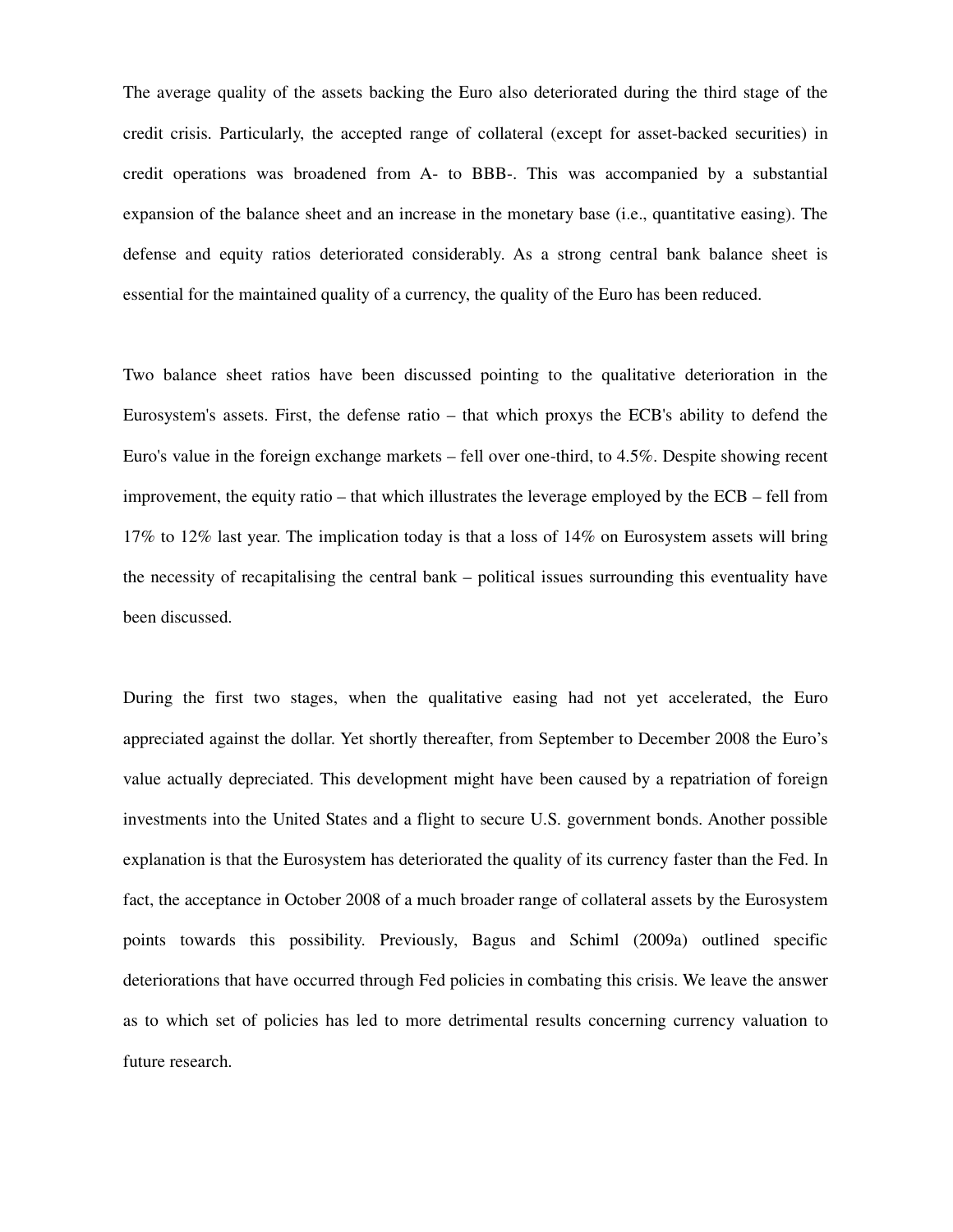# **References**

- Bagus, Ph. (2008) Deflation, Growth and the Quality of Money a revealing Chapter of Monetary History from 1865 to 1896, *German Review of New Austrian Economics*, **2**(2).
- Bagus, Ph. and M. H. Schiml. (2008) Bilanzpolitik und –analyse von Notenbanken im Kontext der Qualitätstheorie des Geldes, *German Review of New Austrian Economics*, **2** (3).
- Bagus, Ph. and M. H. Schiml. (2009a). New Modes of Monetary Policy: Qualitative Easing by the Fed. *Economic Affairs*, 29 (2) pp. 46-49.
- Bagus, Ph. And M. H. Schiml. (2009b). *The Insolvency of the Fed*. Mises Institute Daily Article, 5<sup>th</sup> February. Available at: http://mises.org/story/3281. Accessed: 11.06.2009
- Beckhart, Benjamin Haggott. (1940). Monetary Policy and Commercial Bank Portfolios. *The American Economic Review*, 30(1-2), Papers and Proceedings: 17-26.
- Bernanke, B. S., V. Reinhart, and B. P. Sack. (2004). Monetary Policy Alternatives at the Zero Bound: An Empirical Assessment. *Finance and Economics Discussion Series, Divisions of Research & Statistics and Monetary Affairs*. Federal Reserve Board, Washington D. C.: Staff Working Paper 2004-48.
- Blinder, Alan S., Michael Ehrmann, Marcel Fratzscher, Jakob De Hann, and David-Jan Jansen. (2008). Central Bank Communication and Monetary Policy. *Journal of Economic Literature*, 46(4), pp. 910-945.
- Brunnermeier, Markus K. (2009). Deciphering the Liquidity and Credit Crunch 2007-2008. *The Journal of Economic Perspectives*, 23(1): 77-100.
- Buiter, W. (2008) Can Central Banks Go Broke?, *Policy Insight No. 24,* Centre for Economic Policy Research.
- Buiter, W. (2009a) *Quantitative and Qualitative Easing Again*. Financial Times Maverecon Blog. 11<sup>th</sup> January 2009. Available at: http://blogs.ft.com/maverecon/2009/01/quantitative-andqualitative-easing-again/. Accessed: 10.06.2009.
- Buiter, W. (2009b) *Regulating the new Financial Sector.* Voxeu.org 09.03.2009 http://www.voxeu.org/index.php?q=node/3232 Accessed: 10.06.2009.
- Cecchetti, Stephen G. 2009. Crisis and Responses: The Federal Reserve in the Early Stages of the Financial Crisis. *Journal of Economic Perspectives*. 23 (1), pp. 51-75.
- Cochrane, Laura. (2008) Macquarie Asks ECB for Repo Eligibility on Asset-Backed Bonds. Bloomberg:

http://www.bloomberg.com/apps/newspid=20601080&sid=aIUR12i67Jy4&refer=asia Accessed: 29.03.2009

- Cunningham, Th. J. (1992) Some *Real* Evidence on the *Real Bills* Doctrins versus the Quantity Theory, *Economic Inquiry*, **30** (2), pp. 371-83.
- ECB. (2008) REGULATION (EC) No 1053/2008 OF THE EUROPEAN CENTRAL BANK of 23 October 2008 on temporary changes to the rules relating to eligibility of collateral (Eurosystem/2008/11) http://eur-

lex.europa.eu/LexUriServ/LexUriServ.do?uri=OJ:L:2008:282:0017:0018:EN:PDF Accessed: 29.03.2009

- ECB. (2009) Consolidated financial statement of the Eurosystem. http://sdw.ecb.europa.eu/reports.do?node=100000129 Accessed: 29.03.2009
- Eggertsson, G. B., and M. Woodford. (2004). Policy Options in a Liquidity Trap. *American Economic Review*, 94(2), Papers and Proceedings: 76-79.